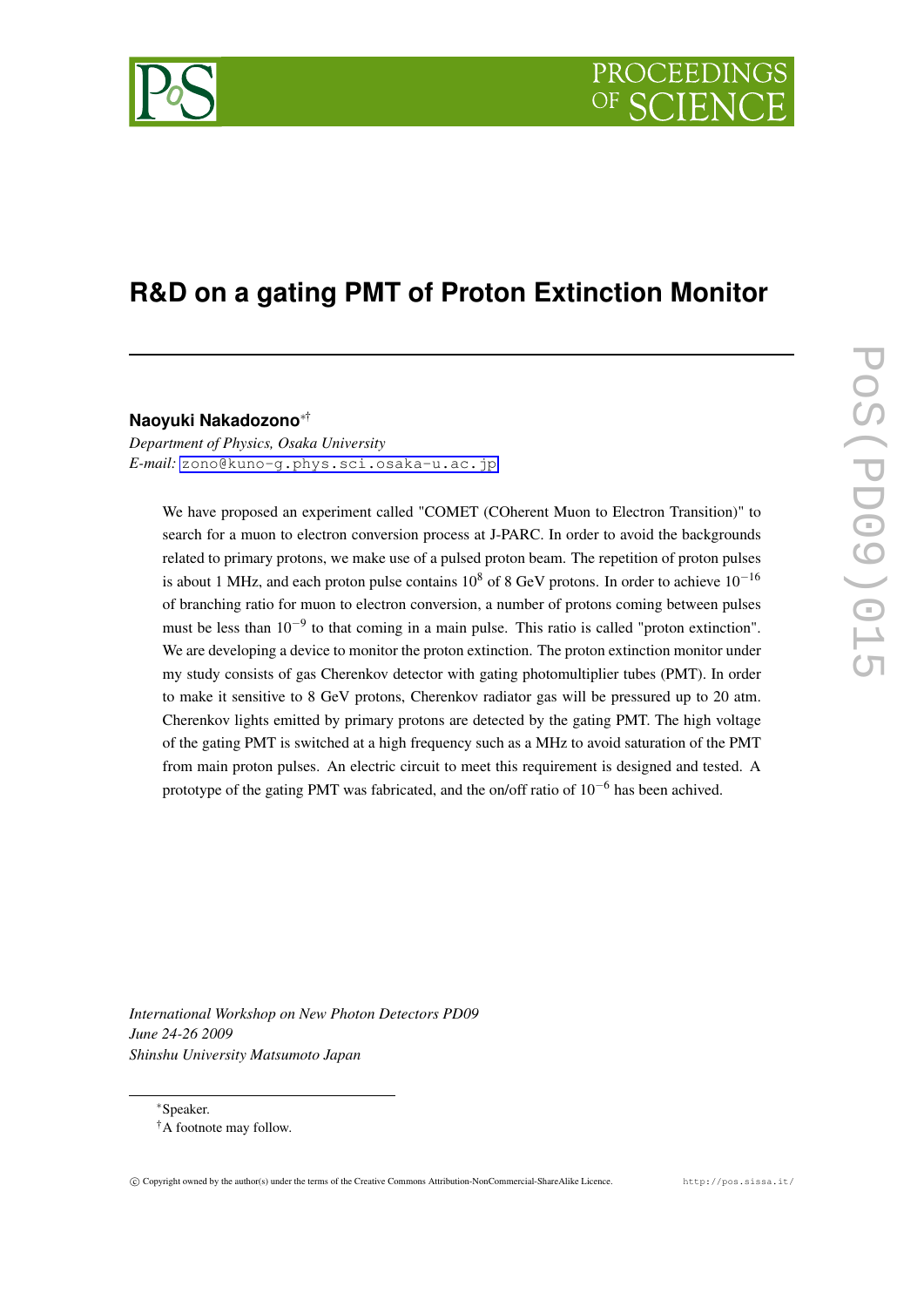# 1. Introduction

A muon to electron conversion process is one of lepton flavor violation processes, and is sensitive to physics beyond Standard Model. In order to perform the experimental search for this process, COMET (COherent Muon to Electron Transition) experiment was proposed to J-PARC, and currently under the extensive design study [\[1\]](#page-2-0) .

In the COMET experiment, backgrounds are categorized to four groups: physics background, beam-related prompt backgrounds, beam-related delayed backgrounds and cosmic related backgrounds. The beam-related prompt backgrounds are estimated to be larger than the others. The beam-related prompt backgrounds consist of radiative pion capture, muon decay-in-flight, and beam electron scattering, and the timing of all of these backgrounds are prompt after the hit of primary protons on a production target. Therefore, in order to avoid these prompt backgrounds, a pulsed primary-proton beam will be utilized. Signals of muon to electron conversion will be searched in a timing region of 700 nsec after the proton beam pulse. The repetition of primary proton pulses from the J-PARC Main Ring is about 1 MHz, and each pulse contains  $10^8$  of 8 GeV protons. In order to achieve 10*−*<sup>16</sup> of branching ratio for muon to electron conversion, a number of protons entering to the production target in the delayed timing region must be less than 10*−*<sup>9</sup> of the number of protons in the main pulses. This ratio is called Proton Extinction Ratio, and it is critically important to control the proton extinction ratio. A proton extinction monitor is a device to measure the proton extinction ratio, and is a key device of the COMET experiment.

Figure 1 shows a schematic figure of the proton extinction monitor. The proton extinction monitor currently under development is a gas Čerenkov detector with gating photomultiplier tubes (PMT) readout. In order to make it sensitive to 8 GeV protons, Čerenkovradiator gas will be pressured up to 20 atm. According to our study, ethane is found to be the best candidate since the delayed scintillation light yield is very small  $[2]$ . Čerenkov lights emitted by primary protons are collected by a mirror and focused on the gating PMT. The high voltage of the gating PMTs is switched on and off at a high frequency (such as a MHz) so that



Figure 1: A Proton Extinction Monitor: a gas Čerenkov counter read by gating PMTs.

the flash of light coming from the main proton pulse should not produce signal currents in the PMTs. The ratio of PMT gains between off state and on state is called a cutoff ratio, and our goal is the cutoff ratio being less than 10*−*<sup>6</sup> .

## 2. Development of Gating PMT

In our gating PMT scheme, the off state of the PMT is realized by switching only a part of grids but not all of them. We already found that the switching of both focus grid and the 3rd dynode by 400 V and 300 V, respectively, provides the cutoff ratio being a level of 10*−*<sup>6</sup> [\[3\]](#page-2-0) .